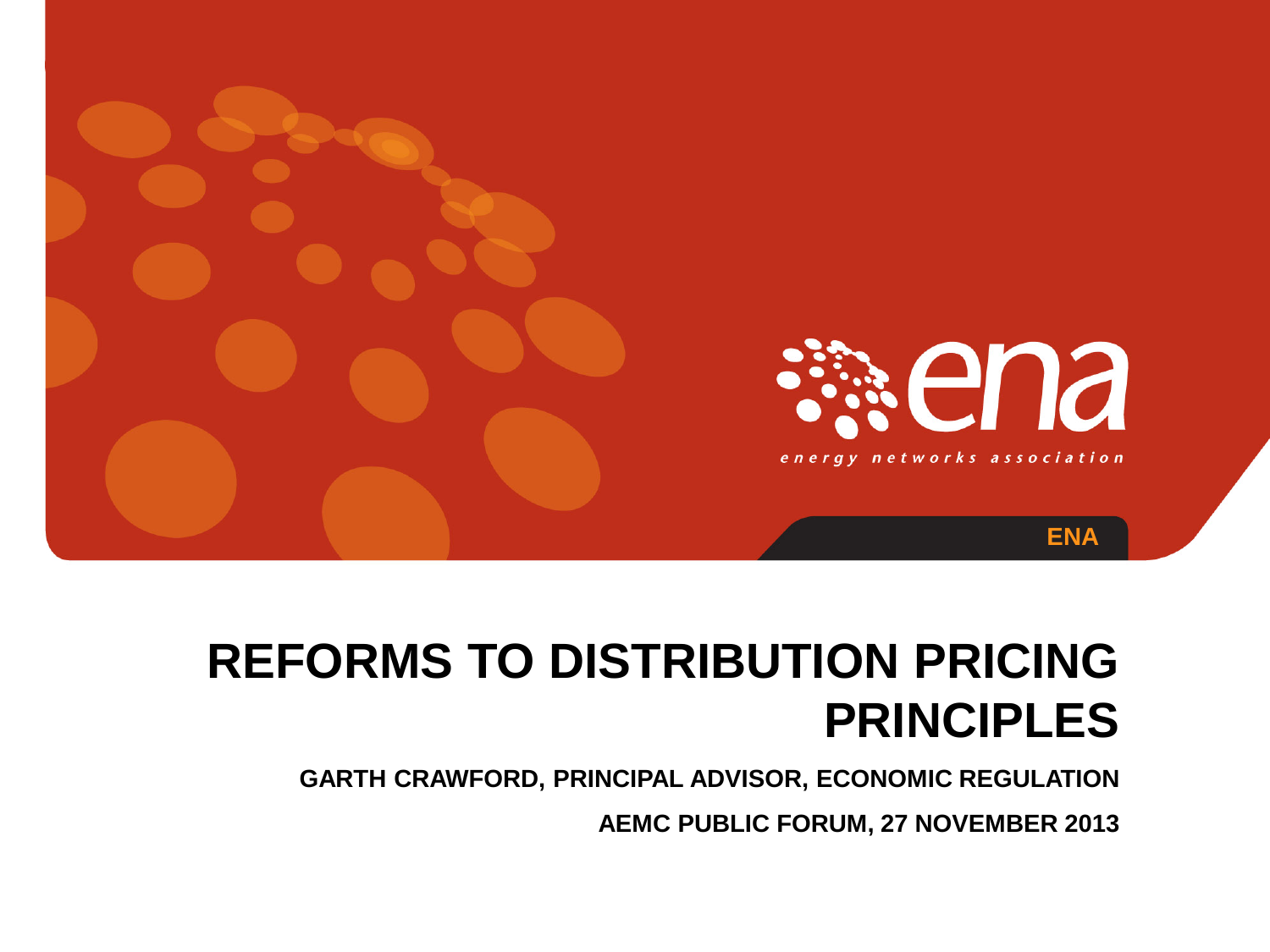# **Outline**

- **Questions**
- > Initial observations
- > Ensuring shared expectations
- > Accounting for differences
- > Some early suggested principles for pricing rulemaking

**ENA**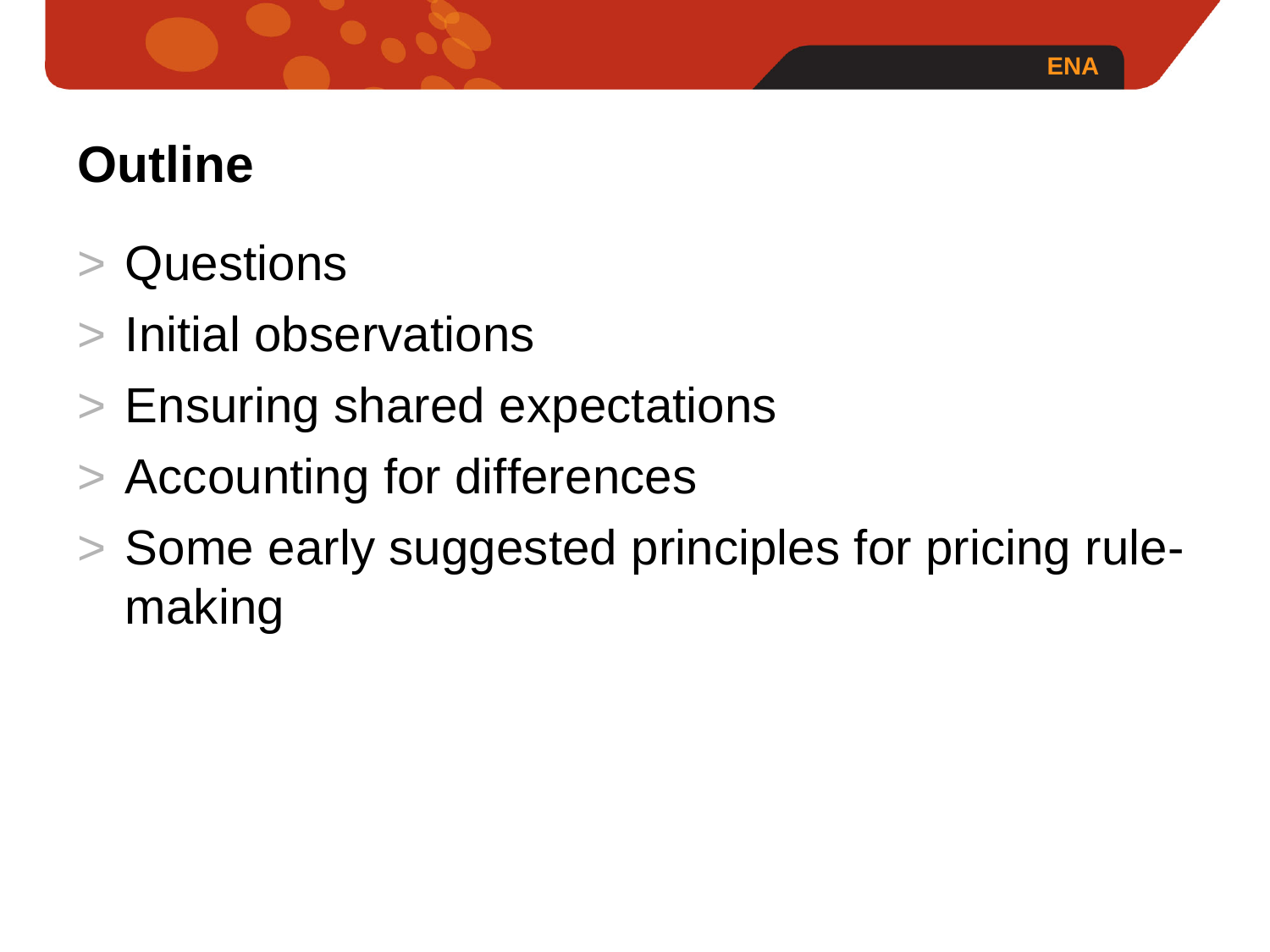### **Some questions to consider…**

- > What does prices "based on" LRMC actually mean?
- > Can any chosen definition of LRMC in the rules be practically implemented by networks?
- > Are stakeholders clear on how transitions to LRMC based pricing would occur, and over what timeframe?
- > Is it clear to the AER what its obligations are under the rule change?
- > How will the fact that there are different ways to calculate LRMC be accommodated?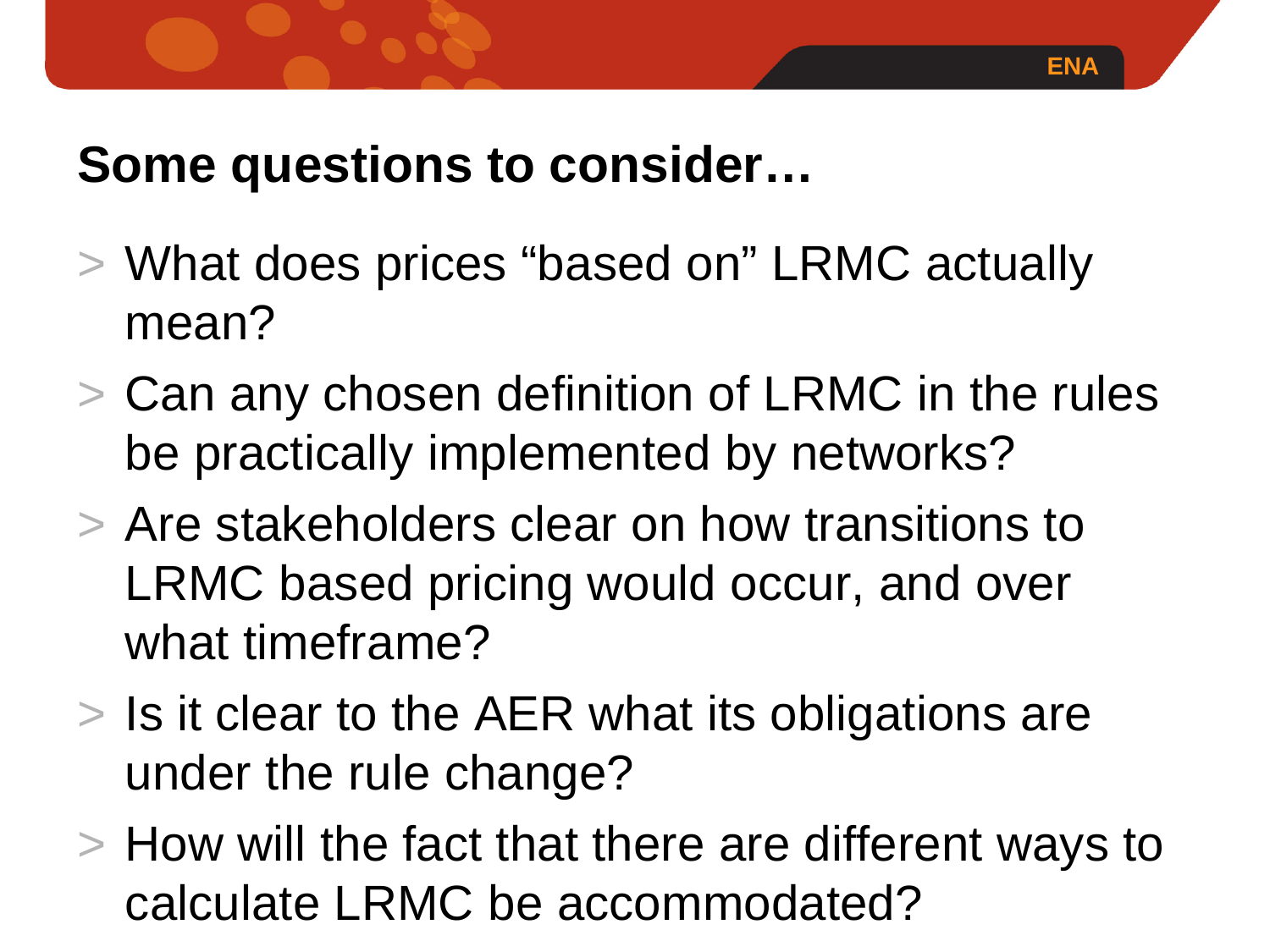### **Initial observations**

- > Networks support and share the goal of moving to more cost-reflective pricing arrangements in the long-term interests of all consumers
- > Importance of shared expectations of the effect of rule changes
- > The 'starting point' for networks differs, as does the potential efficient destination  $\rightarrow$  market and network conditions differ
- > Critical that Rules provide clear and effective guidance on pricing issues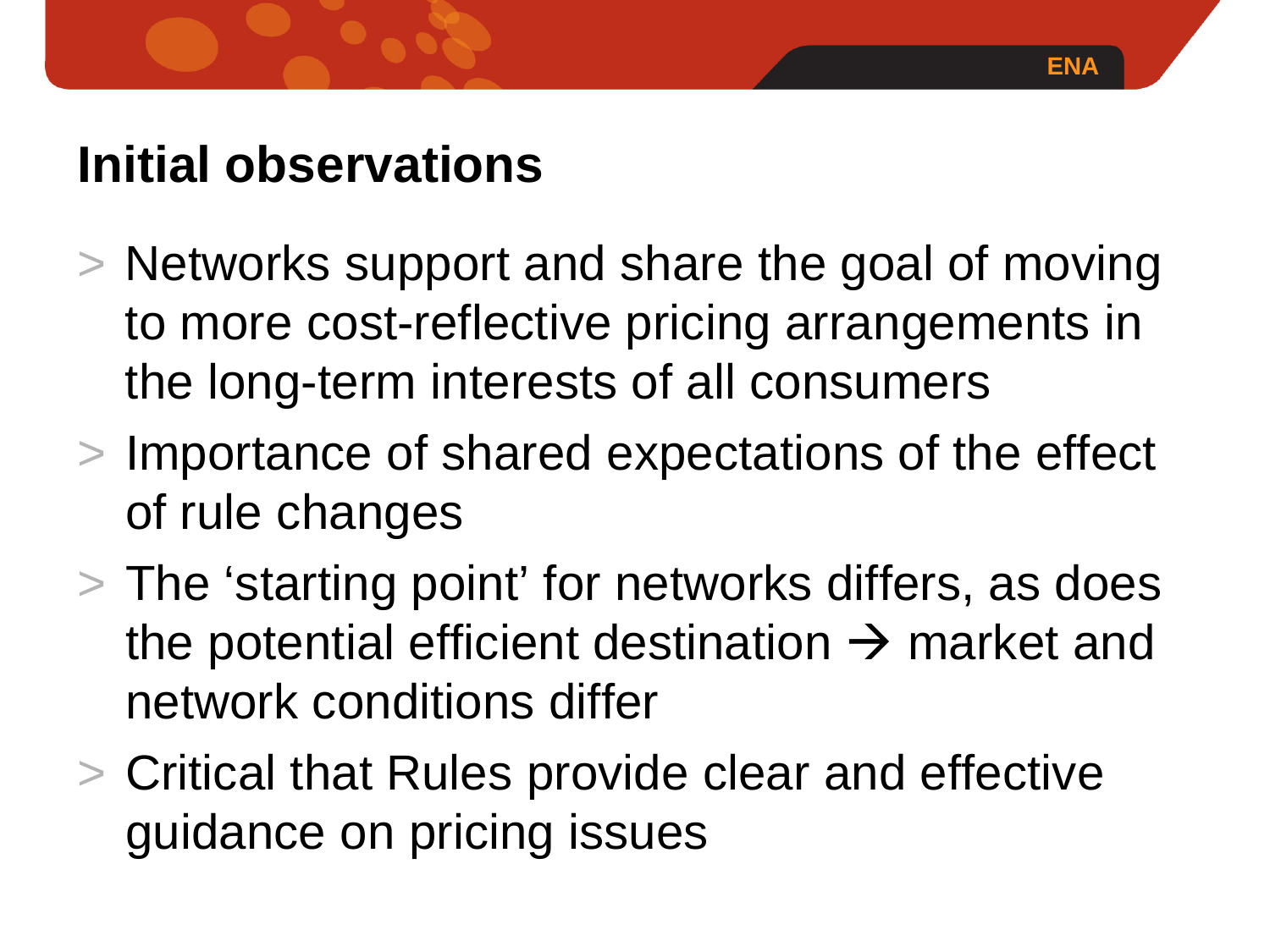## **Shared expectations**

- > Key test
	- do consumers, governments, networks and the AER have shared expectations of what new distribution pricing principles may result in when implemented?

**ENA**

- > This rule change process needs to address this question, with:
	- Empirical examples of LRMC estimates
	- Broad analysis of the likely consumer impacts of changes in the pricing principles
	- Clear 'line of sight' of likely 'hard cases' and how these will be handled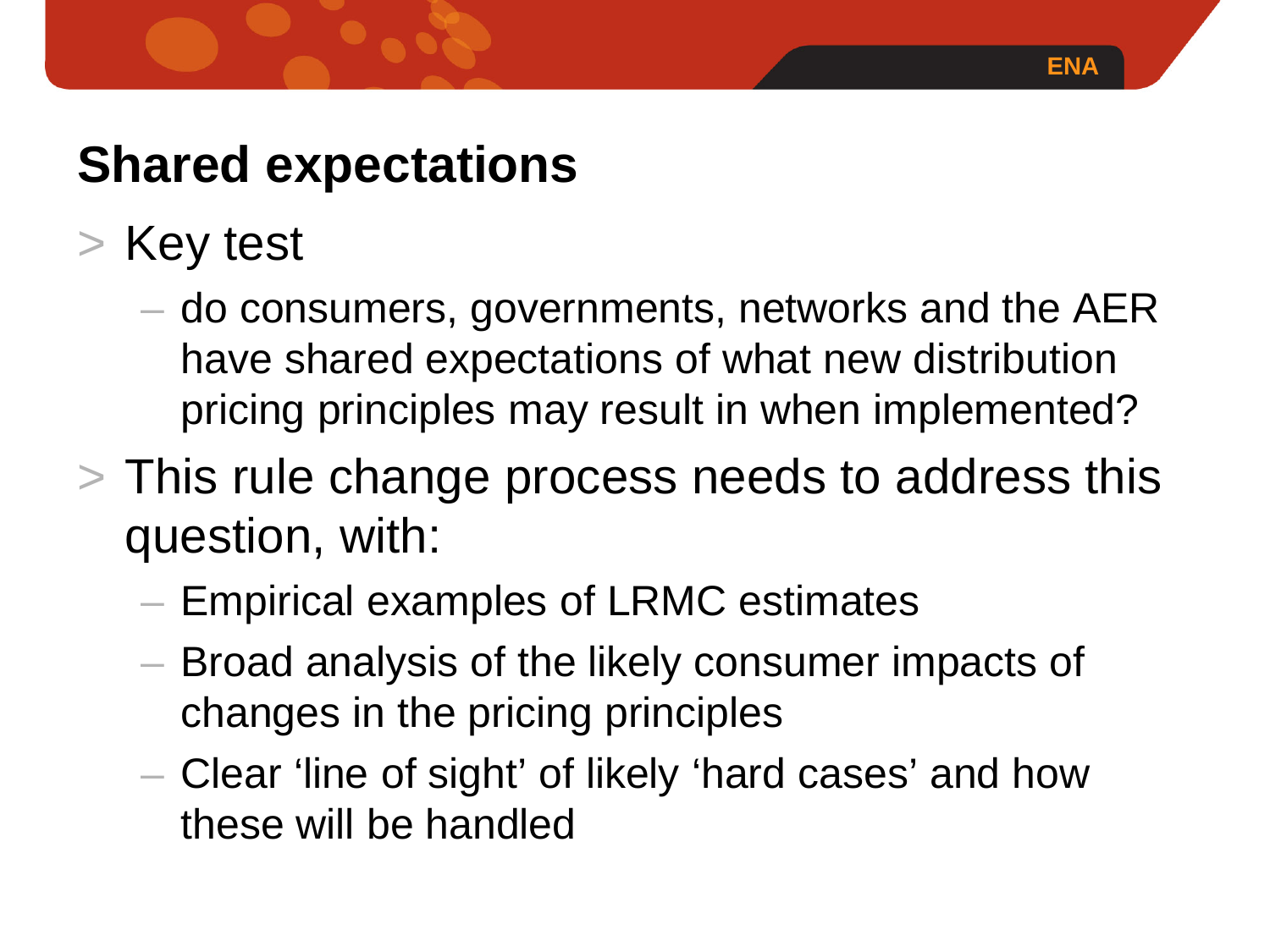### **Shared expectations**

- > Regardless of the detailed design of the tariff process, it is critical that AER shares its views early on how it might interpret possible rules (including LRMC)
- > Consequences of divergent expectations
	- Adverse price 'surprises' for consumers
	- Pricing outcomes which may be considered as unfair or unacceptable by the broad community
	- Regulatory uncertainty and risk for networks making proposals
	- An undermining, rather than strengthening of the legitimacy, of the price setting process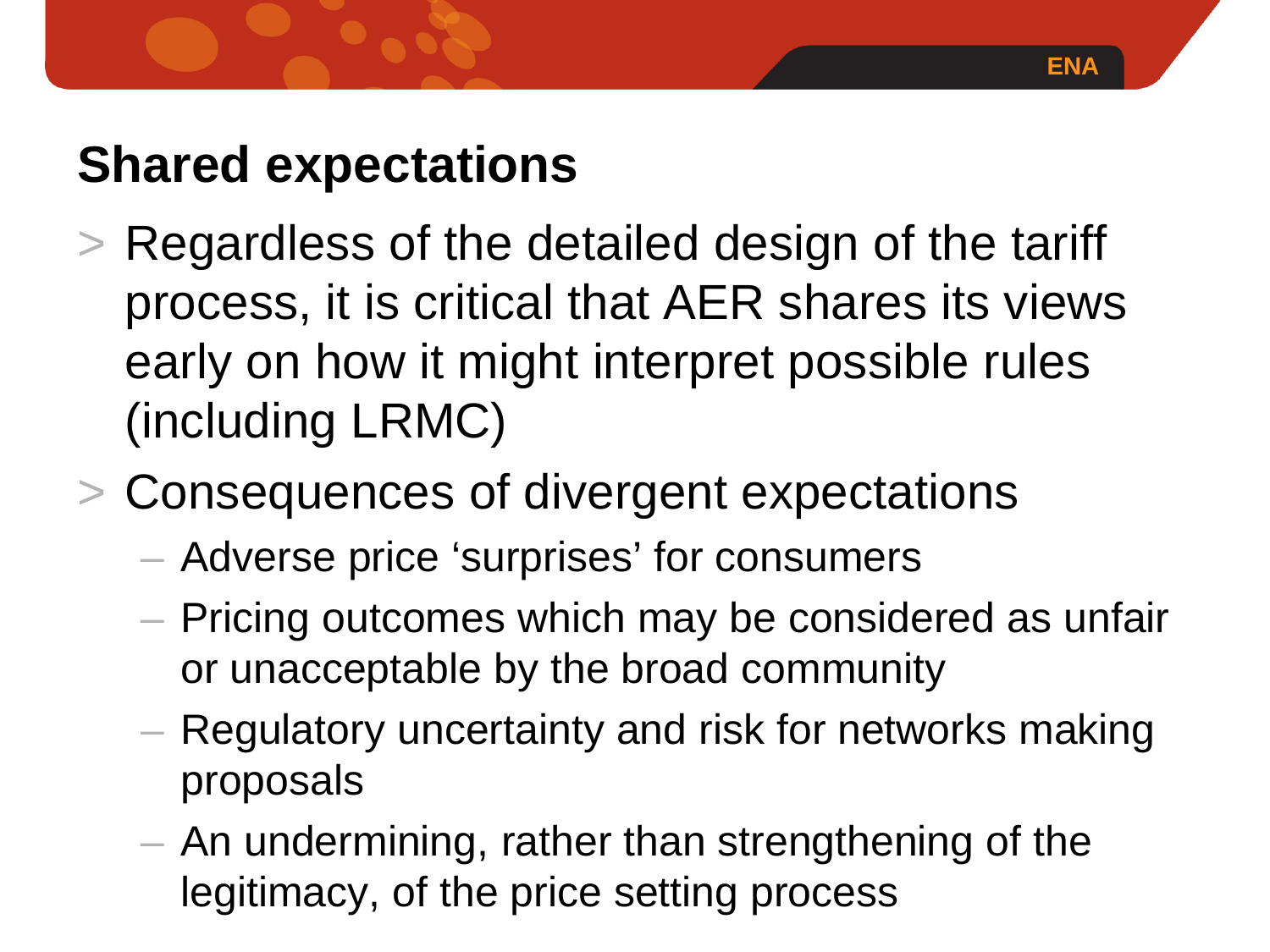### **ENA**

### **Shared expectations – example of views**

"Cost-reflective, time-based pricing may see distribution businesses recoup a significant proportion of their revenue from those drawing on the system during peak demands. Other things being equal, they will then be less reliant on revenues from fixed charges and usage tariffs during non-peak periods. If this rebalancing is appropriately translated into retail electricity prices, those who:

- > Continue to use large amounts of power at peak times will face considerably higher bills
- > Were already low users at peak times, or those willing and able to respond to the price incentive to economise on peak period consumption, will experience lower bills – or at least lesser increases."

**Productivity Commission** *Review of Electricity Network Regulation***, April 2013, p.451**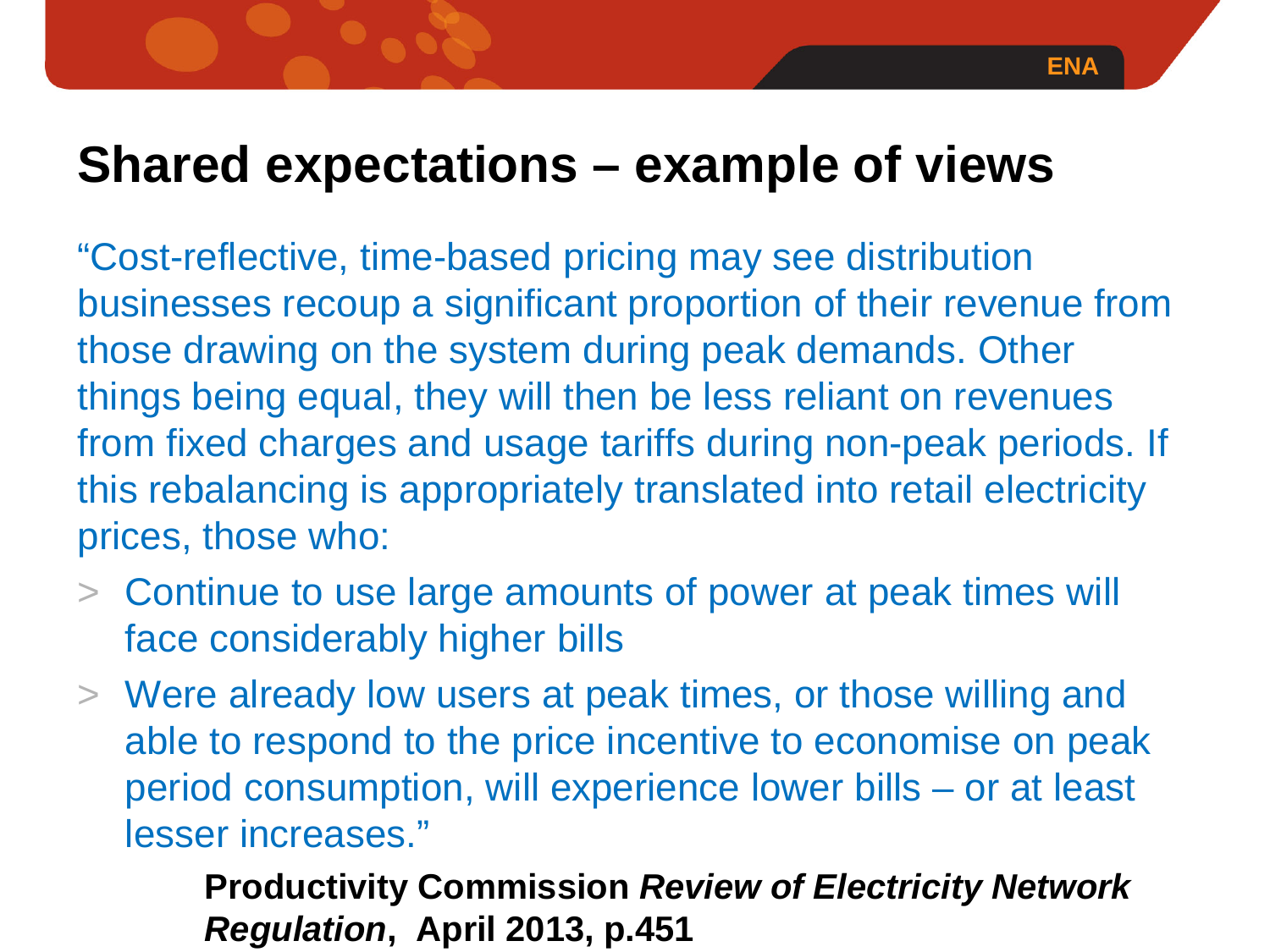### **Networks start from different positions…**

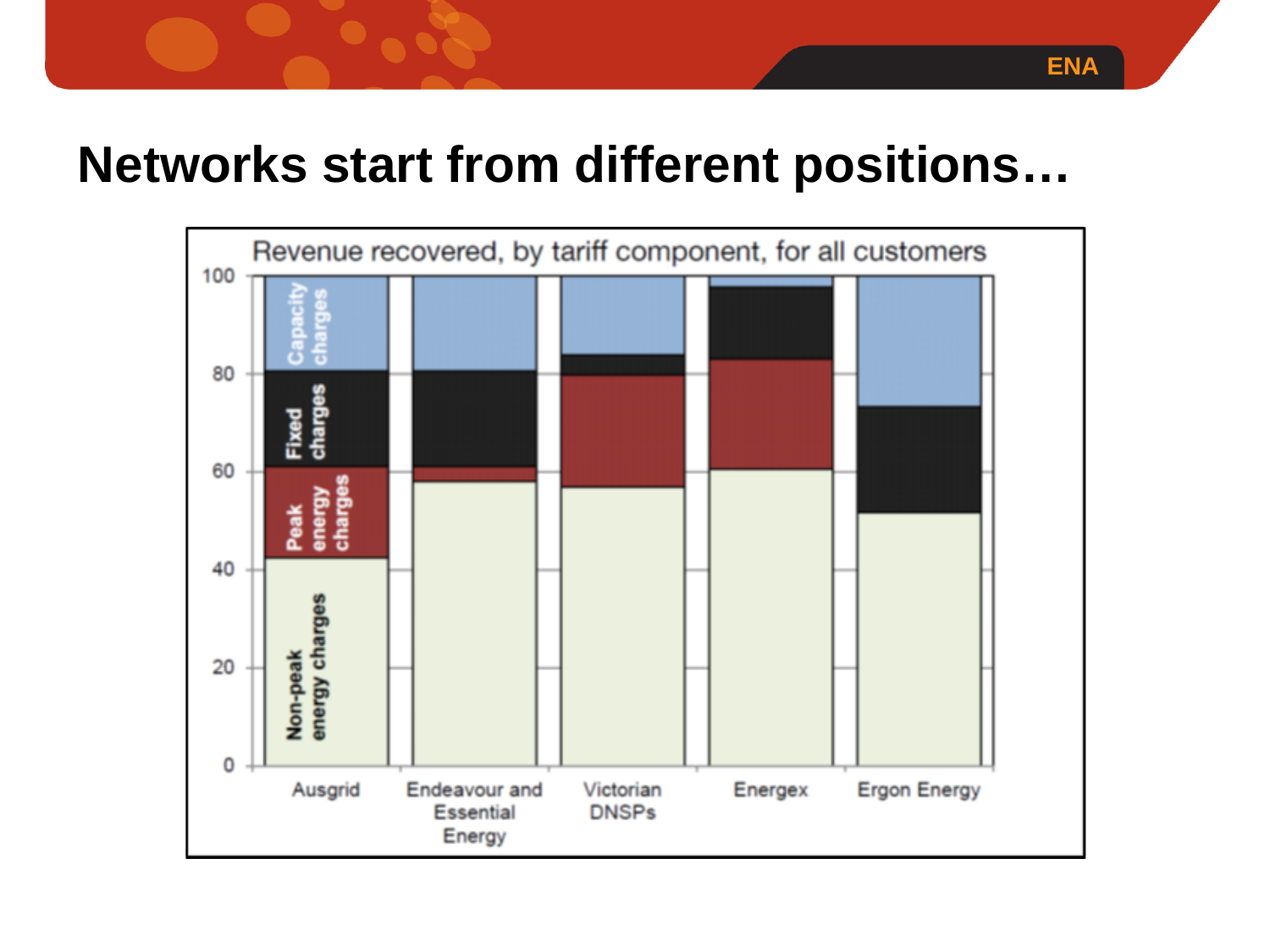### **…the journey may also be on different paths**

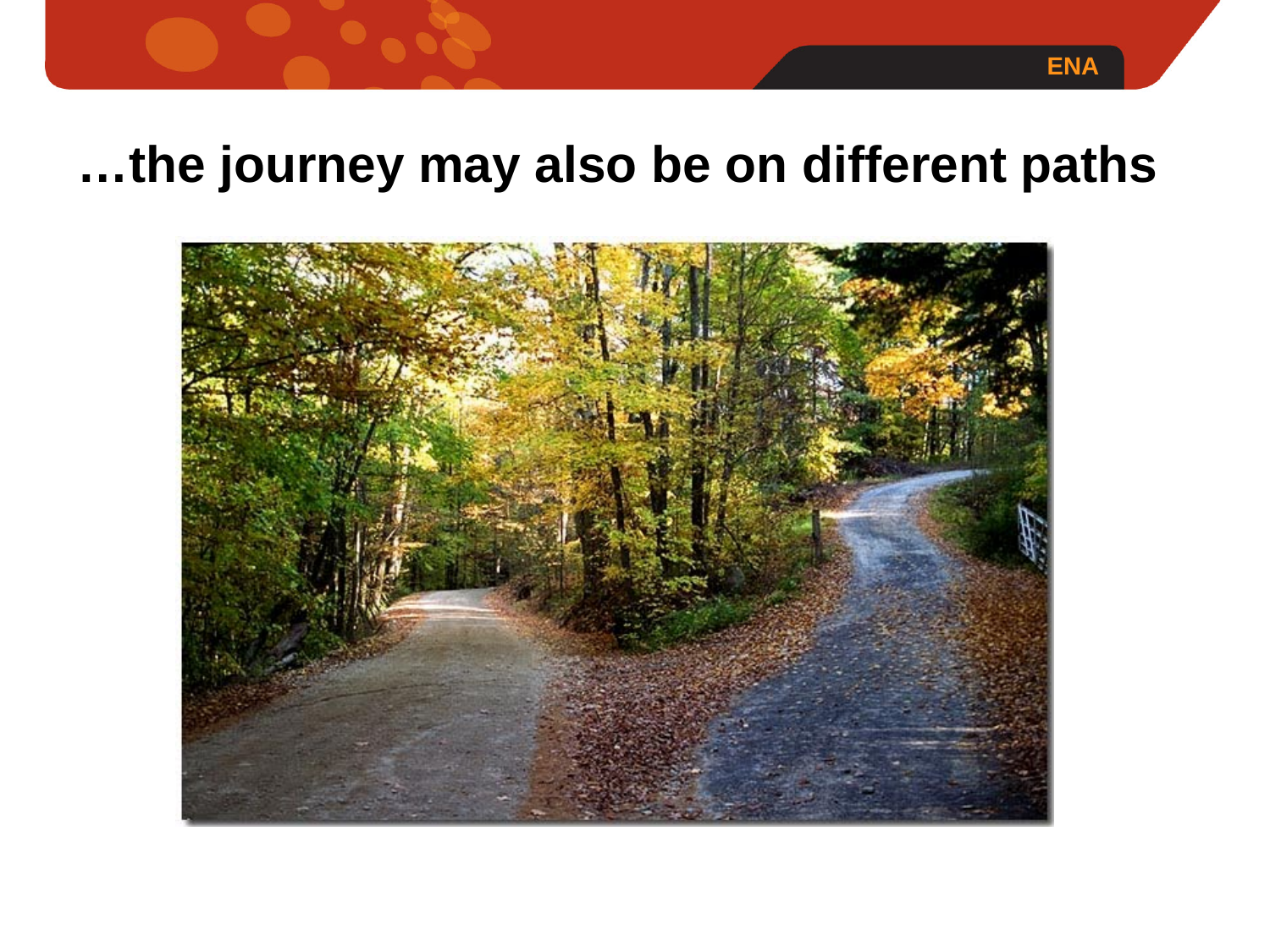### **…the journey may also be on different paths**

- > Within the goal of greater cost reflectivity there are likely to be a range of different tariff design solutions possible
- > Goal of the rule change is to ensure consumers voices are better heard in tariff setting processes
- > Networks face different markets, consumer priorities, demand patterns, asset utilisation conditions
- > Not obvious given the above that a single prescriptive uniform national set of tariff is the  $'$ boot' outcome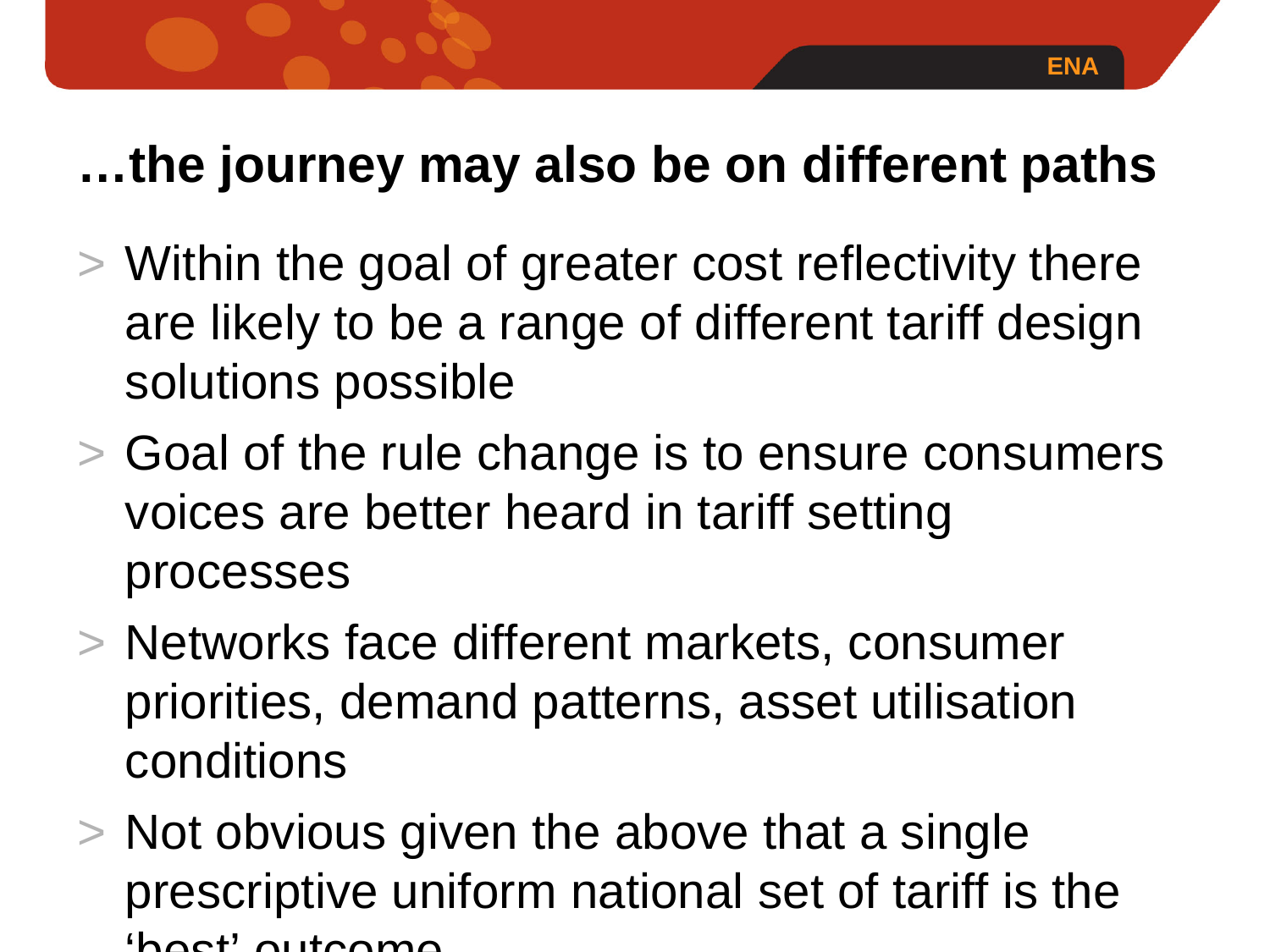### **Case study – multiple models and the rules**

- > There are multiple legitimate economic approaches to estimating LRMC for network services
- > Reasonable minds can differ on which of these should apply, and how they are implemented
- > This is not a new situation for the *National Electricity Rules* to confront
- > History and rule processes to date suggest that hard coding a single "correct" model, or allowing a regulator to simply select the "best" model and ignore alternatives, are solutions we should be skeptical about